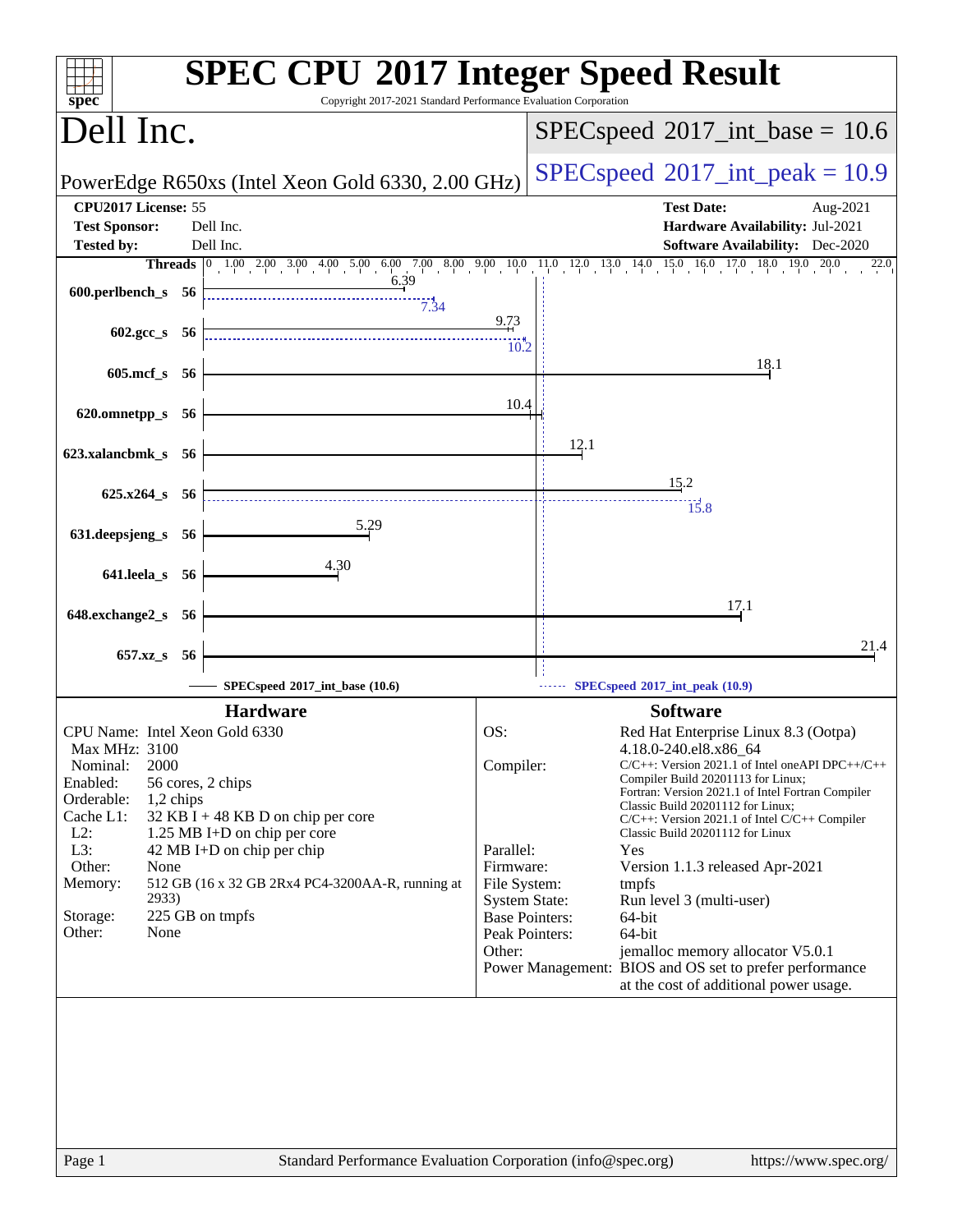| <b>SPEC CPU®2017 Integer Speed Result</b><br>spec<br>Copyright 2017-2021 Standard Performance Evaluation Corporation |                                                                                                          |                |       |                |                                            |                |       |                |                |                   |                                        |              |                |              |
|----------------------------------------------------------------------------------------------------------------------|----------------------------------------------------------------------------------------------------------|----------------|-------|----------------|--------------------------------------------|----------------|-------|----------------|----------------|-------------------|----------------------------------------|--------------|----------------|--------------|
| Dell Inc.                                                                                                            |                                                                                                          |                |       |                | $SPEC speed^{\circ}2017\_int\_base = 10.6$ |                |       |                |                |                   |                                        |              |                |              |
| $SPEC speed$ <sup>®</sup> $2017$ _int_peak = 10.9<br>PowerEdge R650xs (Intel Xeon Gold 6330, 2.00 GHz)               |                                                                                                          |                |       |                |                                            |                |       |                |                |                   |                                        |              |                |              |
| CPU2017 License: 55                                                                                                  |                                                                                                          |                |       |                |                                            |                |       |                |                | <b>Test Date:</b> |                                        |              | Aug-2021       |              |
| <b>Test Sponsor:</b>                                                                                                 | Dell Inc.                                                                                                |                |       |                |                                            |                |       |                |                |                   | Hardware Availability: Jul-2021        |              |                |              |
| <b>Tested by:</b>                                                                                                    | Dell Inc.                                                                                                |                |       |                |                                            |                |       |                |                |                   | <b>Software Availability:</b> Dec-2020 |              |                |              |
| <b>Results Table</b>                                                                                                 |                                                                                                          |                |       |                |                                            |                |       |                |                |                   |                                        |              |                |              |
| <b>Base</b>                                                                                                          |                                                                                                          |                |       |                | <b>Peak</b>                                |                |       |                |                |                   |                                        |              |                |              |
| <b>Benchmark</b>                                                                                                     | <b>Threads</b>                                                                                           | <b>Seconds</b> | Ratio | <b>Seconds</b> | Ratio                                      | <b>Seconds</b> | Ratio | <b>Threads</b> | <b>Seconds</b> | <b>Ratio</b>      | <b>Seconds</b>                         | <b>Ratio</b> | <b>Seconds</b> | <b>Ratio</b> |
| $600.$ perlbench $_s$                                                                                                | 56                                                                                                       | 278            | 6.39  | 277            | 6.41                                       |                |       | 56             | 241            | 7.36              | 242                                    | 7.34         |                |              |
| $602.\text{gcc s}$                                                                                                   | 56                                                                                                       | 409            | 9.73  | 403            | 9.89                                       |                |       | 56             | 388            | 10.3              | <b>390</b>                             | 10.2         |                |              |
| $605$ .mcf s                                                                                                         | 56                                                                                                       | 261            | 18.1  | 261            | 18.1                                       |                |       | 56             | 261            | <b>18.1</b>       | 261                                    | 18.1         |                |              |
| 620.omnetpp_s                                                                                                        | 56                                                                                                       | 151            | 10.8  | 156            | 10.4                                       |                |       | 56             | 151            | 10.8              | <b>156</b>                             | <b>10.4</b>  |                |              |
| 623.xalancbmk s                                                                                                      | 56                                                                                                       | 117            | 12.1  | 117            | 12.1                                       |                |       | 56             | 117            | 12.1              | 117                                    | 12.1         |                |              |
| 625.x264_s                                                                                                           | 56                                                                                                       | <b>116</b>     | 15.2  | 116            | 15.3                                       |                |       | 56             | 111            | 15.9              | <b>111</b>                             | 15.8         |                |              |
| 631.deepsjeng_s                                                                                                      | 56                                                                                                       | 271            | 5.30  | 271            | 5.29                                       |                |       | 56             | 271            | 5.30              | 271                                    | 5.29         |                |              |
| 641.leela s                                                                                                          | 56                                                                                                       | 397            | 4.30  | 396            | 4.30                                       |                |       | 56             | 397            | 4.30              | 396                                    | 4.30         |                |              |
| 648.exchange2_s                                                                                                      | 56                                                                                                       | 172            | 17.1  | 171            | 17.2                                       |                |       | 56             | <u>172</u>     | <b>17.1</b>       | 171                                    | 17.2         |                |              |
| $657.xz$ <sub>S</sub>                                                                                                | 56                                                                                                       | 289            | 21.4  | 289            | 21.4                                       |                |       | 56             | 289            | 21.4              | 289                                    | 21.4         |                |              |
|                                                                                                                      | $SPEC speed^{\circ}2017$ int base =<br>10.6                                                              |                |       |                |                                            |                |       |                |                |                   |                                        |              |                |              |
| $SPEC speed*2017\_int\_peak =$<br>10.9                                                                               |                                                                                                          |                |       |                |                                            |                |       |                |                |                   |                                        |              |                |              |
|                                                                                                                      | Results appear in the order in which they were run. Bold underlined text indicates a median measurement. |                |       |                |                                            |                |       |                |                |                   |                                        |              |                |              |

### **[Operating System Notes](http://www.spec.org/auto/cpu2017/Docs/result-fields.html#OperatingSystemNotes)**

Stack size set to unlimited using "ulimit -s unlimited"

### **[Environment Variables Notes](http://www.spec.org/auto/cpu2017/Docs/result-fields.html#EnvironmentVariablesNotes)**

```
Environment variables set by runcpu before the start of the run:
KMP_AFFINITY = "granularity=fine,scatter"
LD_LIBRARY_PATH =
      "/mnt/ramdisk/cpu2017-1.1.8-ic2021.1/lib/intel64:/mnt/ramdisk/cpu2017-1.
      1.8-ic2021.1/je5.0.1-64"
MALLOC_CONF = "retain:true"
OMP_STACKSIZE = "192M"
```
#### **[General Notes](http://www.spec.org/auto/cpu2017/Docs/result-fields.html#GeneralNotes)**

 Binaries compiled on a system with 1x Intel Core i9-7980XE CPU + 64GB RAM memory using Redhat Enterprise Linux 8.0 Transparent Huge Pages enabled by default Prior to runcpu invocation Filesystem page cache synced and cleared with: sync; echo 3> /proc/sys/vm/drop\_caches jemalloc, a general purpose malloc implementation built with the RedHat Enterprise 7.5, and the system compiler gcc 4.8.5 sources available from jemalloc.net or <https://github.com/jemalloc/jemalloc/releases> NA: The test sponsor attests, as of date of publication, that CVE-2017-5754 (Meltdown) is mitigated in the system as tested and documented.

**(Continued on next page)**

| Page 2 | Standard Performance Evaluation Corporation (info@spec.org) | https://www.spec.org/ |
|--------|-------------------------------------------------------------|-----------------------|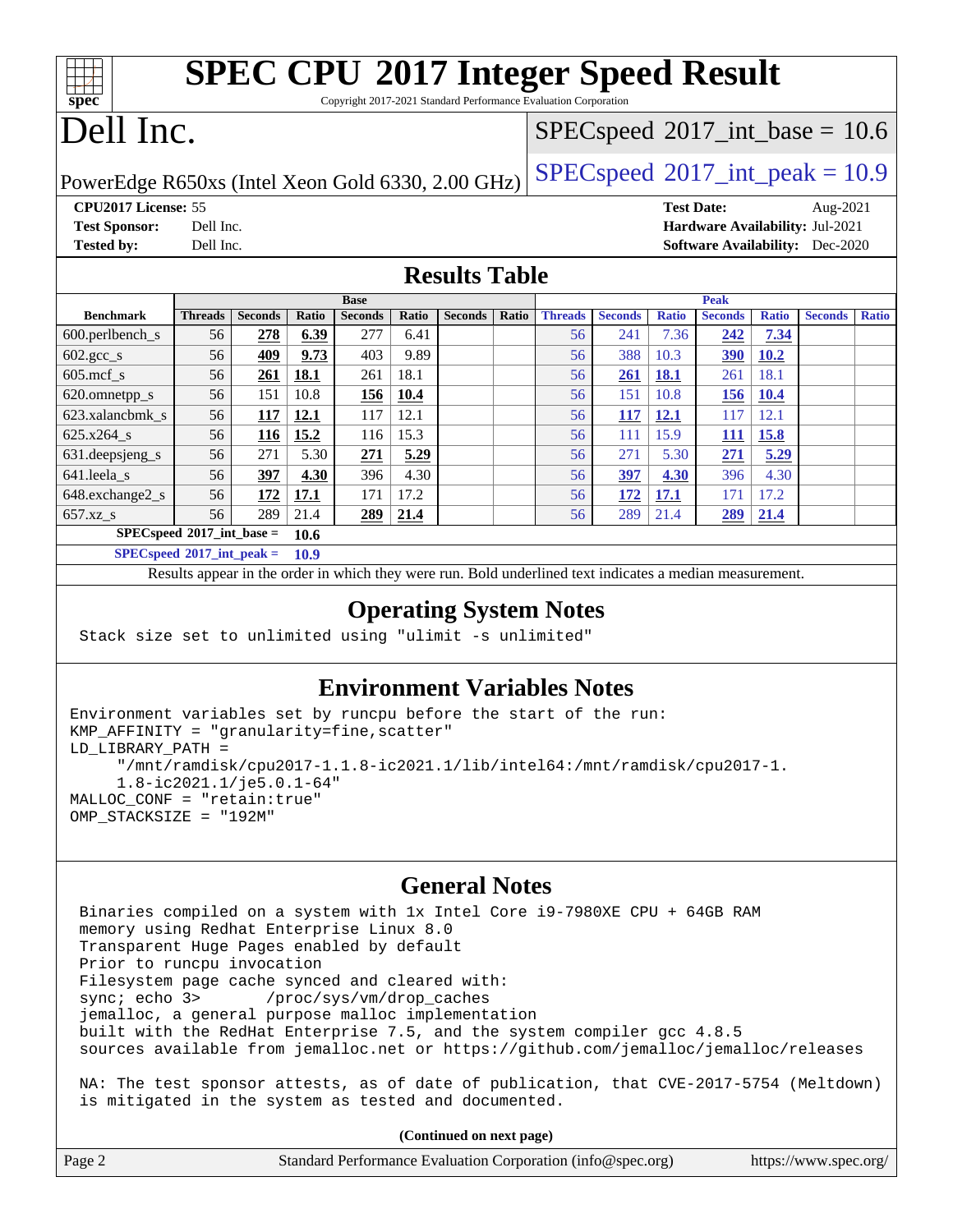#### **[spec](http://www.spec.org/) [SPEC CPU](http://www.spec.org/auto/cpu2017/Docs/result-fields.html#SPECCPU2017IntegerSpeedResult)[2017 Integer Speed Result](http://www.spec.org/auto/cpu2017/Docs/result-fields.html#SPECCPU2017IntegerSpeedResult)** Copyright 2017-2021 Standard Performance Evaluation Corporation Dell Inc. PowerEdge R650xs (Intel Xeon Gold 6330, 2.00 GHz)  $\left|$  [SPECspeed](http://www.spec.org/auto/cpu2017/Docs/result-fields.html#SPECspeed2017intpeak)<sup>®</sup>[2017\\_int\\_peak = 1](http://www.spec.org/auto/cpu2017/Docs/result-fields.html#SPECspeed2017intpeak)0.9  $SPECspeed^{\circledcirc}2017\_int\_base = 10.6$  $SPECspeed^{\circledcirc}2017\_int\_base = 10.6$ **[CPU2017 License:](http://www.spec.org/auto/cpu2017/Docs/result-fields.html#CPU2017License)** 55 **[Test Date:](http://www.spec.org/auto/cpu2017/Docs/result-fields.html#TestDate)** Aug-2021 **[Test Sponsor:](http://www.spec.org/auto/cpu2017/Docs/result-fields.html#TestSponsor)** Dell Inc. **[Hardware Availability:](http://www.spec.org/auto/cpu2017/Docs/result-fields.html#HardwareAvailability)** Jul-2021 **[Tested by:](http://www.spec.org/auto/cpu2017/Docs/result-fields.html#Testedby)** Dell Inc. **[Software Availability:](http://www.spec.org/auto/cpu2017/Docs/result-fields.html#SoftwareAvailability)** Dec-2020 **[General Notes \(Continued\)](http://www.spec.org/auto/cpu2017/Docs/result-fields.html#GeneralNotes)** Yes: The test sponsor attests, as of date of publication, that CVE-2017-5753 (Spectre variant 1) is mitigated in the system as tested and documented. Yes: The test sponsor attests, as of date of publication, that CVE-2017-5715 (Spectre variant 2) is mitigated in the system as tested and documented. Benchmark run from a 225 GB ramdisk created with the cmd: "mount -t tmpfs -o size=225G tmpfs /mnt/ramdisk" **[Platform Notes](http://www.spec.org/auto/cpu2017/Docs/result-fields.html#PlatformNotes)** BIOS settings: Logical Processor : Disabled Virtualization Technology : Disabled System Profile : Custom CPU Power Management : Maximum Performance C1E : Disabled C States : Autonomous Memory Patrol Scrub : Disabled Energy Efficiency Policy : Performance CPU Interconnect Bus Link Power Management : Disabled PCI ASPM L1 Link Power Management : Disabled Sysinfo program /mnt/ramdisk/cpu2017-1.1.8-ic2021.1/bin/sysinfo Rev: r6622 of 2021-04-07 982a61ec0915b55891ef0e16acafc64d running on r650xs.1b86kd3.inside.dell.com Thu Aug 12 17:04:36 2021 SUT (System Under Test) info as seen by some common utilities. For more information on this section, see <https://www.spec.org/cpu2017/Docs/config.html#sysinfo> From /proc/cpuinfo model name : Intel(R) Xeon(R) Gold 6330 CPU @ 2.00GHz 2 "physical id"s (chips) 56 "processors" cores, siblings (Caution: counting these is hw and system dependent. The following excerpts from /proc/cpuinfo might not be reliable. Use with caution.) cpu cores : 28 siblings : 28 physical 0: cores 0 1 2 3 10 11 12 13 14 15 16 17 18 19 20 21 22 23 24 25 26 27 physical 1: cores 0 1 2 3 10 11 12 13 14 15 16 17 18 19 20 21 22 23 24 25 26 27 From lscpu from util-linux 2.32.1: Architecture: x86\_64 **(Continued on next page)**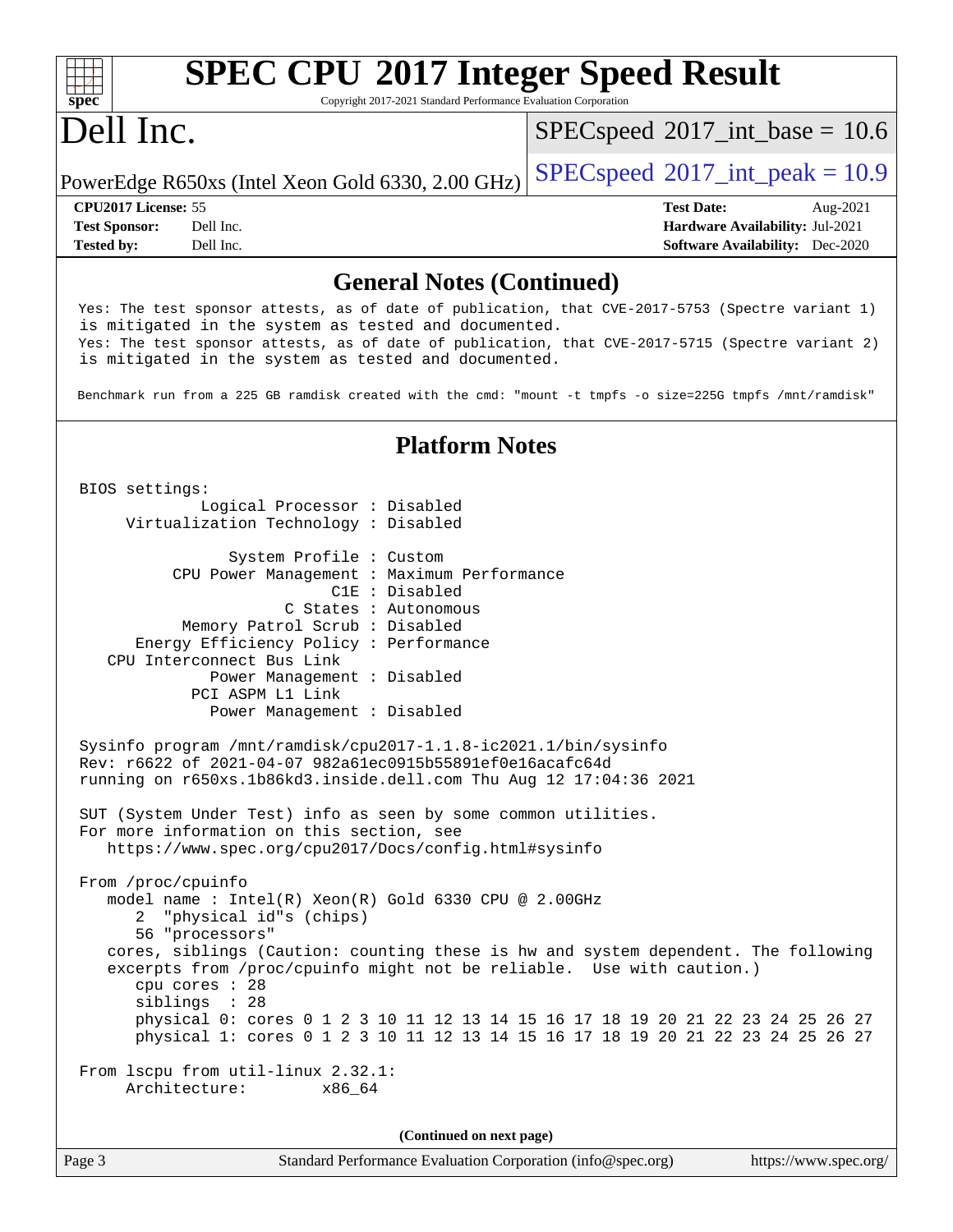| S)<br>оe<br>L. |  |  |  |  |  |  |
|----------------|--|--|--|--|--|--|

# **[SPEC CPU](http://www.spec.org/auto/cpu2017/Docs/result-fields.html#SPECCPU2017IntegerSpeedResult)[2017 Integer Speed Result](http://www.spec.org/auto/cpu2017/Docs/result-fields.html#SPECCPU2017IntegerSpeedResult)**

Copyright 2017-2021 Standard Performance Evaluation Corporation

## Dell Inc.

 $SPECspeed^{\circledcirc}2017\_int\_base = 10.6$  $SPECspeed^{\circledcirc}2017\_int\_base = 10.6$ 

**[Tested by:](http://www.spec.org/auto/cpu2017/Docs/result-fields.html#Testedby)** Dell Inc. **[Software Availability:](http://www.spec.org/auto/cpu2017/Docs/result-fields.html#SoftwareAvailability)** Dec-2020

PowerEdge R650xs (Intel Xeon Gold 6330, 2.00 GHz)  $\left|$  [SPECspeed](http://www.spec.org/auto/cpu2017/Docs/result-fields.html#SPECspeed2017intpeak)<sup>®</sup>[2017\\_int\\_peak = 1](http://www.spec.org/auto/cpu2017/Docs/result-fields.html#SPECspeed2017intpeak)0.9

**[CPU2017 License:](http://www.spec.org/auto/cpu2017/Docs/result-fields.html#CPU2017License)** 55 **[Test Date:](http://www.spec.org/auto/cpu2017/Docs/result-fields.html#TestDate)** Aug-2021 **[Test Sponsor:](http://www.spec.org/auto/cpu2017/Docs/result-fields.html#TestSponsor)** Dell Inc. **[Hardware Availability:](http://www.spec.org/auto/cpu2017/Docs/result-fields.html#HardwareAvailability)** Jul-2021

#### **[Platform Notes \(Continued\)](http://www.spec.org/auto/cpu2017/Docs/result-fields.html#PlatformNotes)**

 CPU op-mode(s): 32-bit, 64-bit Byte Order: Little Endian CPU(s): 56 On-line CPU(s) list: 0-55 Thread(s) per core: 1 Core(s) per socket: 28  $Socket(s):$  NUMA node(s): 2 Vendor ID: GenuineIntel CPU family: 6 Model: 106 Model name: Intel(R) Xeon(R) Gold 6330 CPU @ 2.00GHz Stepping: 6 CPU MHz: 3054.628 BogoMIPS: 4000.00 Virtualization: VT-x L1d cache: 48K L1i cache: 32K L2 cache: 1280K L3 cache: 43008K NUMA node0 CPU(s): 0,2,4,6,8,10,12,14,16,18,20,22,24,26,28,30,32,34,36,38,40,42,44,46,48,50,52,54 NUMA node1 CPU(s): 1,3,5,7,9,11,13,15,17,19,21,23,25,27,29,31,33,35,37,39,41,43,45,47,49,51,53,55 Flags: fpu vme de pse tsc msr pae mce cx8 apic sep mtrr pge mca cmov pat pse36 clflush dts acpi mmx fxsr sse sse2 ss ht tm pbe syscall nx pdpe1gb rdtscp lm constant\_tsc art arch\_perfmon pebs bts rep\_good nopl xtopology nonstop\_tsc cpuid aperfmperf pni pclmulqdq dtes64 monitor ds\_cpl vmx smx est tm2 ssse3 sdbg fma cx16 xtpr pdcm pcid dca sse4\_1 sse4\_2 x2apic movbe popcnt tsc\_deadline\_timer aes xsave avx f16c rdrand lahf\_lm abm 3dnowprefetch cpuid\_fault epb cat\_l3 invpcid\_single intel\_ppin ssbd mba ibrs ibpb stibp ibrs\_enhanced fsgsbase tsc\_adjust bmi1 hle avx2 smep bmi2 erms invpcid cqm rdt\_a avx512f avx512dq rdseed adx smap avx512ifma clflushopt clwb intel\_pt avx512cd sha\_ni avx512bw avx512vl xsaveopt xsavec xgetbv1 xsaves cqm\_llc cqm\_occup\_llc cqm\_mbm\_total cqm\_mbm\_local split\_lock\_detect wbnoinvd dtherm ida arat pln pts avx512vbmi umip pku ospke avx512\_vbmi2 gfni vaes vpclmulqdq avx512\_vnni avx512\_bitalg tme avx512\_vpopcntdq la57 rdpid md\_clear pconfig flush\_l1d arch\_capabilities /proc/cpuinfo cache data cache size : 43008 KB From numactl --hardware WARNING: a numactl 'node' might or might not correspond to a physical chip. available: 2 nodes (0-1) node 0 cpus: 0 2 4 6 8 10 12 14 16 18 20 22 24 26 28 30 32 34 36 38 40 42 44 46 48 50 52 54 node 0 size: 245168 MB **(Continued on next page)**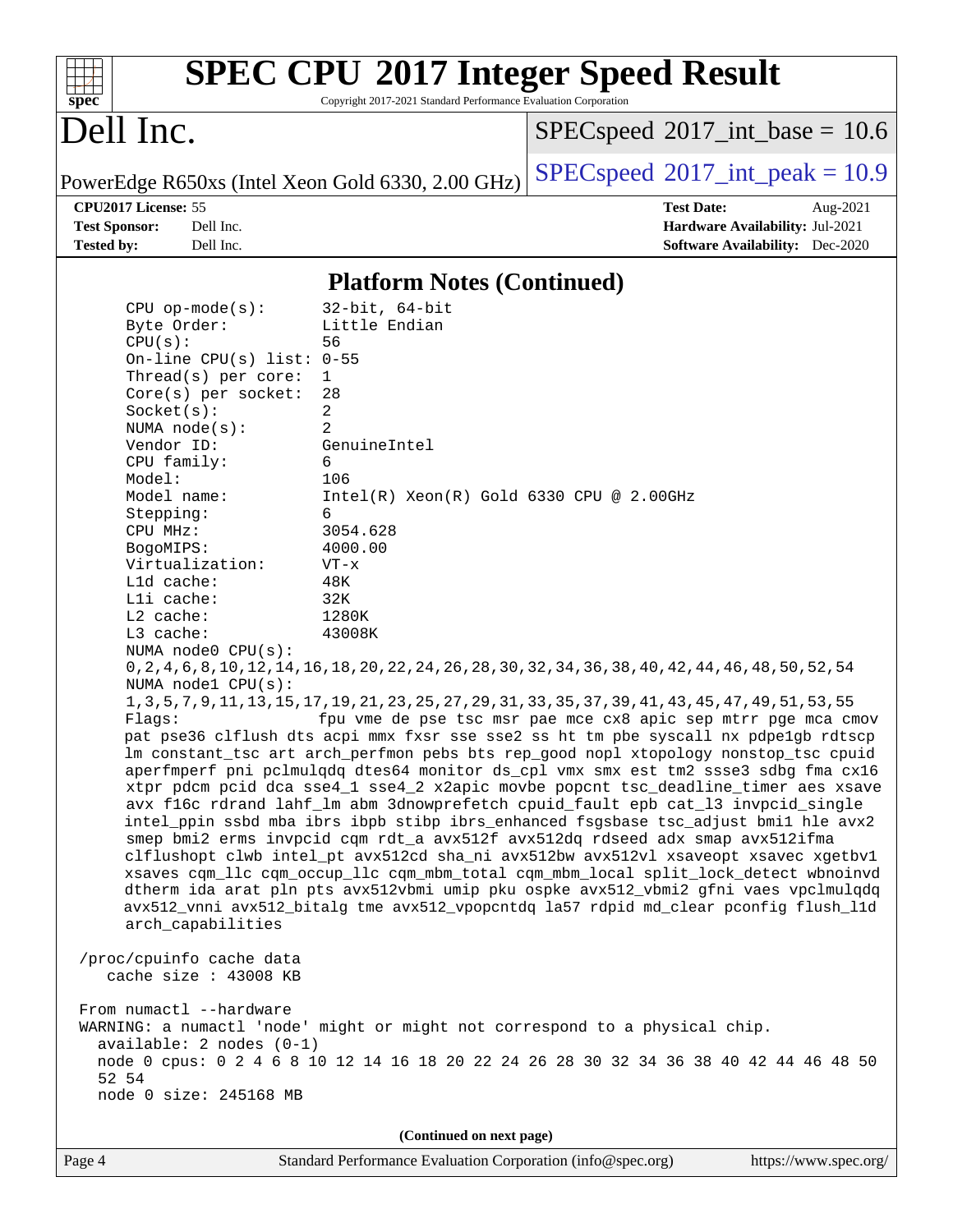| <b>SPEC CPU®2017 Integer Speed Result</b><br>spec<br>Copyright 2017-2021 Standard Performance Evaluation Corporation                                                                                                                                                                                                                                                                                                                                                                                                                                                                                                                                                                                                                                                                                                                                                               |                                                                                                                                           |  |  |  |  |
|------------------------------------------------------------------------------------------------------------------------------------------------------------------------------------------------------------------------------------------------------------------------------------------------------------------------------------------------------------------------------------------------------------------------------------------------------------------------------------------------------------------------------------------------------------------------------------------------------------------------------------------------------------------------------------------------------------------------------------------------------------------------------------------------------------------------------------------------------------------------------------|-------------------------------------------------------------------------------------------------------------------------------------------|--|--|--|--|
| Dell Inc.                                                                                                                                                                                                                                                                                                                                                                                                                                                                                                                                                                                                                                                                                                                                                                                                                                                                          | $SPEC speed^{\circ}2017\_int\_base = 10.6$                                                                                                |  |  |  |  |
| PowerEdge R650xs (Intel Xeon Gold 6330, 2.00 GHz)                                                                                                                                                                                                                                                                                                                                                                                                                                                                                                                                                                                                                                                                                                                                                                                                                                  | $SPEC speed^{\circ}2017\_int\_peak = 10.9$                                                                                                |  |  |  |  |
| CPU2017 License: 55<br><b>Test Sponsor:</b><br>Dell Inc.<br><b>Tested by:</b><br>Dell Inc.                                                                                                                                                                                                                                                                                                                                                                                                                                                                                                                                                                                                                                                                                                                                                                                         | <b>Test Date:</b><br>Aug-2021<br>Hardware Availability: Jul-2021<br><b>Software Availability:</b> Dec-2020                                |  |  |  |  |
| <b>Platform Notes (Continued)</b>                                                                                                                                                                                                                                                                                                                                                                                                                                                                                                                                                                                                                                                                                                                                                                                                                                                  |                                                                                                                                           |  |  |  |  |
| node 0 free: 256587 MB<br>node 1 cpus: 1 3 5 7 9 11 13 15 17 19 21 23 25 27 29 31 33 35 37 39 41 43 45 47 49 51<br>53 55<br>node 1 size: 246649 MB<br>node 1 free: 248383 MB<br>node distances:<br>$\overline{0}$<br>node<br>$\overline{1}$<br>10<br>20<br>0:<br>1:<br>20<br>10<br>From /proc/meminfo<br>MemTotal:<br>527545884 kB<br>HugePages_Total:<br>0<br>Hugepagesize:<br>2048 kB<br>/sbin/tuned-adm active<br>Current active profile: throughput-performance<br>From /etc/*release* /etc/*version*<br>os-release:<br>NAME="Red Hat Enterprise Linux"<br>VERSION="8.3 (Ootpa)"<br>ID="rhel"<br>ID_LIKE="fedora"<br>VERSION_ID="8.3"<br>PLATFORM_ID="platform:el8"<br>PRETTY_NAME="Red Hat Enterprise Linux 8.3 (Ootpa)"<br>ANSI COLOR="0;31"<br>redhat-release: Red Hat Enterprise Linux release 8.3 (Ootpa)<br>system-release: Red Hat Enterprise Linux release 8.3 (Ootpa) |                                                                                                                                           |  |  |  |  |
| system-release-cpe: cpe:/o:redhat:enterprise_linux:8.3:ga<br>uname $-a$ :                                                                                                                                                                                                                                                                                                                                                                                                                                                                                                                                                                                                                                                                                                                                                                                                          |                                                                                                                                           |  |  |  |  |
| Linux r650xs.1b86kd3.inside.dell.com 4.18.0-240.el8.x86_64 #1 SMP Wed Sep 23 05:13:10<br>EDT 2020 x86_64 x86_64 x86_64 GNU/Linux                                                                                                                                                                                                                                                                                                                                                                                                                                                                                                                                                                                                                                                                                                                                                   |                                                                                                                                           |  |  |  |  |
| Kernel self-reported vulnerability status:                                                                                                                                                                                                                                                                                                                                                                                                                                                                                                                                                                                                                                                                                                                                                                                                                                         |                                                                                                                                           |  |  |  |  |
| $CVE-2018-12207$ (iTLB Multihit):<br>CVE-2018-3620 (L1 Terminal Fault):<br>Microarchitectural Data Sampling:<br>CVE-2017-5754 (Meltdown):<br>CVE-2018-3639 (Speculative Store Bypass):                                                                                                                                                                                                                                                                                                                                                                                                                                                                                                                                                                                                                                                                                             | Not affected<br>Not affected<br>Not affected<br>Not affected<br>Mitigation: Speculative Store<br>Bypass disabled via prctl and<br>seccomp |  |  |  |  |
| CVE-2017-5753 (Spectre variant 1):                                                                                                                                                                                                                                                                                                                                                                                                                                                                                                                                                                                                                                                                                                                                                                                                                                                 | Mitigation: usercopy/swapgs<br>barriers and __user pointer                                                                                |  |  |  |  |
| (Continued on next page)                                                                                                                                                                                                                                                                                                                                                                                                                                                                                                                                                                                                                                                                                                                                                                                                                                                           |                                                                                                                                           |  |  |  |  |

Page 5 Standard Performance Evaluation Corporation [\(info@spec.org\)](mailto:info@spec.org) <https://www.spec.org/>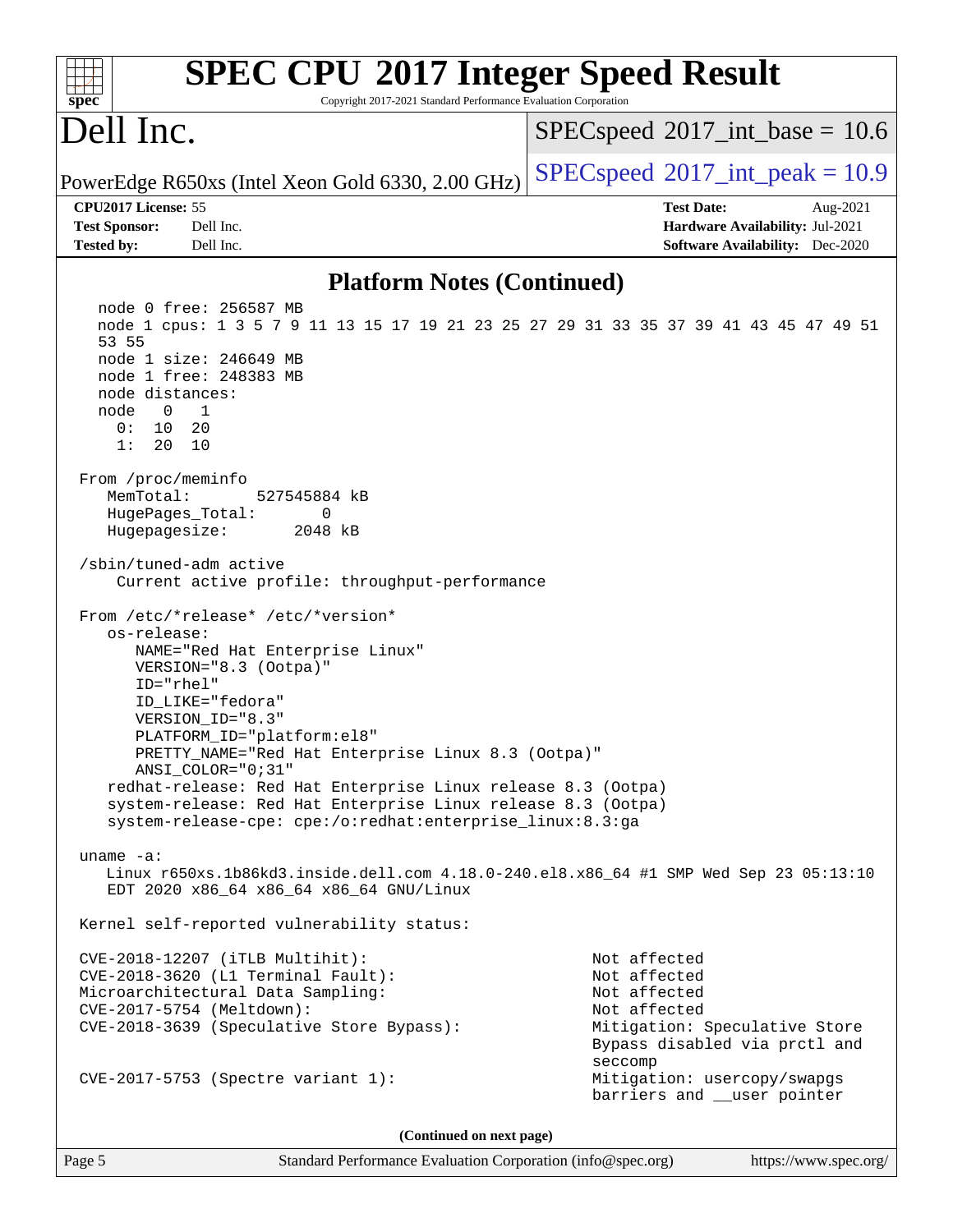| <b>SPEC CPU®2017 Integer Speed Result</b><br>Copyright 2017-2021 Standard Performance Evaluation Corporation<br>spec <sup>®</sup>                                                                                                                                                                                                                                                                                                        |                                                                                                            |
|------------------------------------------------------------------------------------------------------------------------------------------------------------------------------------------------------------------------------------------------------------------------------------------------------------------------------------------------------------------------------------------------------------------------------------------|------------------------------------------------------------------------------------------------------------|
| Dell Inc.                                                                                                                                                                                                                                                                                                                                                                                                                                | $SPEC speed^{\circ}2017\_int\_base = 10.6$                                                                 |
| PowerEdge R650xs (Intel Xeon Gold 6330, 2.00 GHz)                                                                                                                                                                                                                                                                                                                                                                                        | $SPEC speed^{\circ}2017\_int\_peak = 10.9$                                                                 |
| CPU2017 License: 55<br>Dell Inc.<br><b>Test Sponsor:</b><br>Dell Inc.<br><b>Tested by:</b>                                                                                                                                                                                                                                                                                                                                               | <b>Test Date:</b><br>Aug-2021<br>Hardware Availability: Jul-2021<br><b>Software Availability:</b> Dec-2020 |
| <b>Platform Notes (Continued)</b>                                                                                                                                                                                                                                                                                                                                                                                                        |                                                                                                            |
| $CVE-2017-5715$ (Spectre variant 2):<br>CVE-2020-0543 (Special Register Buffer Data Sampling): Not affected<br>CVE-2019-11135 (TSX Asynchronous Abort):                                                                                                                                                                                                                                                                                  | sanitization<br>Mitigation: Enhanced IBRS, IBPB:<br>conditional, RSB filling<br>Not affected               |
| run-level 3 Aug 12 16:59                                                                                                                                                                                                                                                                                                                                                                                                                 |                                                                                                            |
| SPEC is set to: /mnt/ramdisk/cpu2017-1.1.8-ic2021.1<br>Size Used Avail Use% Mounted on<br>Filesystem<br>Type<br>tmpfs 225G 4.4G 221G 2% /mnt/ramdisk<br>tmpfs                                                                                                                                                                                                                                                                            |                                                                                                            |
| From /sys/devices/virtual/dmi/id<br>Vendor:<br>Dell Inc.<br>Product:<br>PowerEdge R650 xs<br>Product Family: PowerEdge<br>Serial:<br>1B86KD3                                                                                                                                                                                                                                                                                             |                                                                                                            |
| Additional information from dmidecode 3.2 follows. WARNING: Use caution when you<br>interpret this section. The 'dmidecode' program reads system data which is "intended to<br>allow hardware to be accurately determined", but the intent may not be met, as there are<br>frequent changes to hardware, firmware, and the "DMTF SMBIOS" standard.<br>Memory:<br>16x 00AD063200AD HMA84GR7DJR4N-XN 32 GB 2 rank 3200, configured at 2933 |                                                                                                            |
| BIOS:<br>Dell Inc.<br>BIOS Vendor:<br>BIOS Version:<br>1.1.3<br>BIOS Date:<br>04/27/2021<br>BIOS Revision:<br>1.1<br>(End of data from sysinfo program)                                                                                                                                                                                                                                                                                  |                                                                                                            |
| <b>Compiler Version Notes</b>                                                                                                                                                                                                                                                                                                                                                                                                            |                                                                                                            |
| 600.perlbench_s(peak)                                                                                                                                                                                                                                                                                                                                                                                                                    |                                                                                                            |
| Intel(R) C Intel(R) 64 Compiler Classic for applications running on Intel(R)<br>64, Version 2021.1 Build 20201112_000000<br>Copyright (C) 1985-2020 Intel Corporation. All rights reserved.                                                                                                                                                                                                                                              |                                                                                                            |
| 600.perlbench_s(base) 602.gcc_s(base, peak) 605.mcf_s(base, peak)<br>С<br>625.x264_s(base, peak) 657.xz_s(base, peak)                                                                                                                                                                                                                                                                                                                    |                                                                                                            |
| (Continued on next page)                                                                                                                                                                                                                                                                                                                                                                                                                 |                                                                                                            |
| Standard Performance Evaluation Corporation (info@spec.org)<br>Page 6                                                                                                                                                                                                                                                                                                                                                                    | https://www.spec.org/                                                                                      |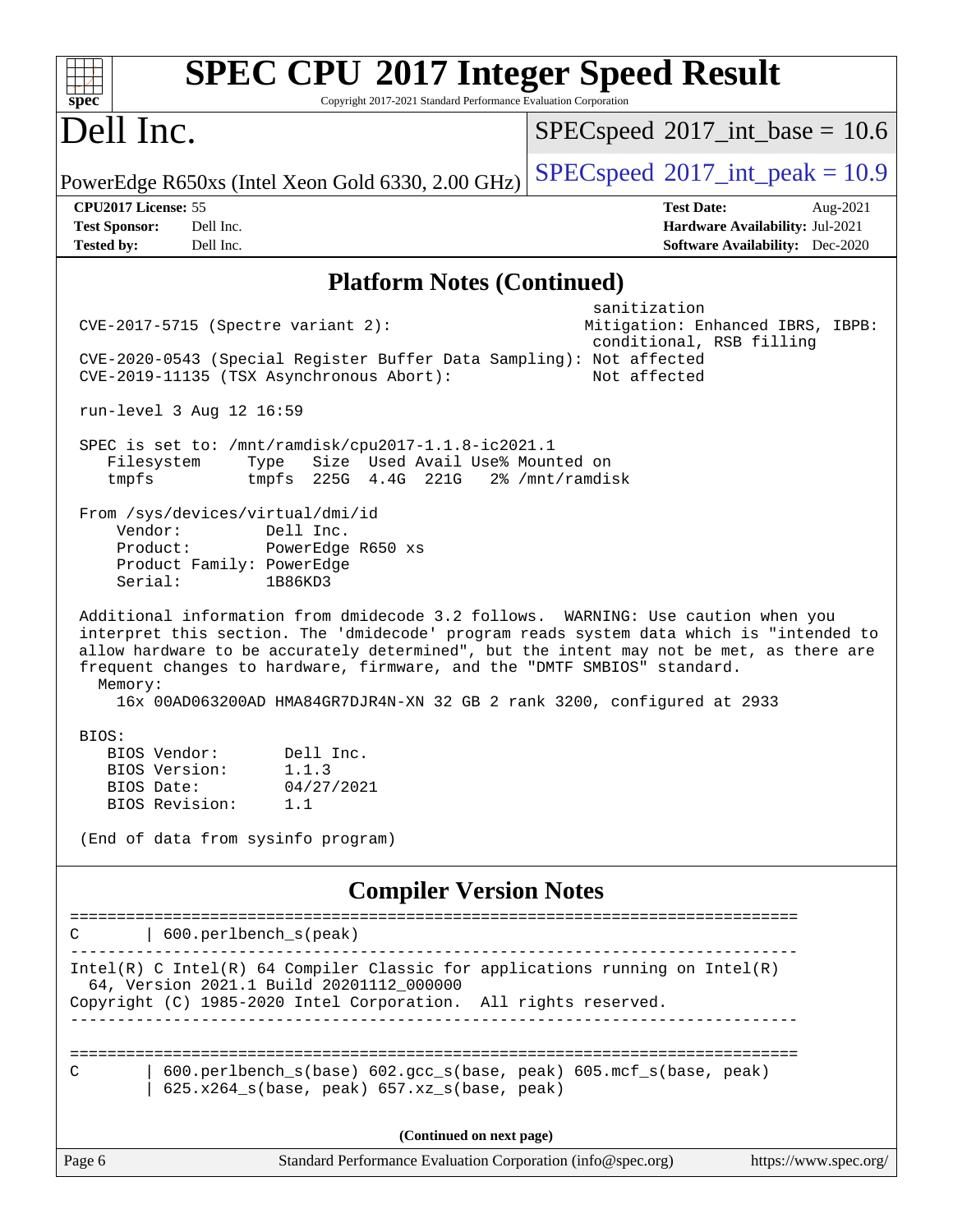| <b>SPEC CPU®2017 Integer Speed Result</b><br>Copyright 2017-2021 Standard Performance Evaluation Corporation<br>$spec^*$                                                                                                                                                                                                                     |                                                                                                            |  |  |  |  |
|----------------------------------------------------------------------------------------------------------------------------------------------------------------------------------------------------------------------------------------------------------------------------------------------------------------------------------------------|------------------------------------------------------------------------------------------------------------|--|--|--|--|
| Dell Inc.                                                                                                                                                                                                                                                                                                                                    | $SPEC speed^{\circ}2017\_int\_base = 10.6$                                                                 |  |  |  |  |
| PowerEdge R650xs (Intel Xeon Gold 6330, 2.00 GHz)                                                                                                                                                                                                                                                                                            | $SPEC speed^{\circ}2017\_int\_peak = 10.9$                                                                 |  |  |  |  |
| CPU2017 License: 55<br><b>Test Sponsor:</b><br>Dell Inc.<br>Dell Inc.<br><b>Tested by:</b>                                                                                                                                                                                                                                                   | <b>Test Date:</b><br>Aug-2021<br>Hardware Availability: Jul-2021<br><b>Software Availability:</b> Dec-2020 |  |  |  |  |
| <b>Compiler Version Notes (Continued)</b>                                                                                                                                                                                                                                                                                                    |                                                                                                            |  |  |  |  |
| $Intel(R)$ oneAPI DPC++/C++ Compiler for applications running on Intel(R) 64,<br>Version 2021.1 Build 20201113<br>Copyright (C) 1985-2020 Intel Corporation. All rights reserved.                                                                                                                                                            |                                                                                                            |  |  |  |  |
| 600.perlbench_s(peak)<br>С<br>$Intel(R)$ C Intel(R) 64 Compiler Classic for applications running on Intel(R)<br>64, Version 2021.1 Build 20201112_000000<br>Copyright (C) 1985-2020 Intel Corporation. All rights reserved.                                                                                                                  | =================================                                                                          |  |  |  |  |
| 600.perlbench_s(base) 602.gcc_s(base, peak) 605.mcf_s(base, peak)<br>С<br>625.x264_s(base, peak) 657.xz_s(base, peak)<br>Intel(R) oneAPI DPC++/C++ Compiler for applications running on Intel(R) $64$ ,<br>Version 2021.1 Build 20201113<br>Copyright (C) 1985-2020 Intel Corporation. All rights reserved.                                  |                                                                                                            |  |  |  |  |
| ------------------------------<br>620.omnetpp_s(base, peak) 623.xalancbmk_s(base, peak)<br>$C++$<br>631.deepsjeng_s(base, peak) 641.leela_s(base, peak)<br>$Intel(R)$ oneAPI DPC++/C++ Compiler for applications running on Intel(R) 64,<br>Version 2021.1 Build 20201113<br>Copyright (C) 1985-2020 Intel Corporation. All rights reserved. | =====================================                                                                      |  |  |  |  |
| Fortran   648.exchange2_s(base, peak)<br>Intel(R) Fortran Intel(R) 64 Compiler Classic for applications running on<br>Intel(R) 64, Version 2021.1 Build 20201112_000000<br>Copyright (C) 1985-2020 Intel Corporation. All rights reserved.                                                                                                   |                                                                                                            |  |  |  |  |
| <b>Base Compiler Invocation</b><br>C benchmarks:<br>icx                                                                                                                                                                                                                                                                                      |                                                                                                            |  |  |  |  |
| (Continued on next page)                                                                                                                                                                                                                                                                                                                     |                                                                                                            |  |  |  |  |
| Standard Performance Evaluation Corporation (info@spec.org)<br>Page 7                                                                                                                                                                                                                                                                        | https://www.spec.org/                                                                                      |  |  |  |  |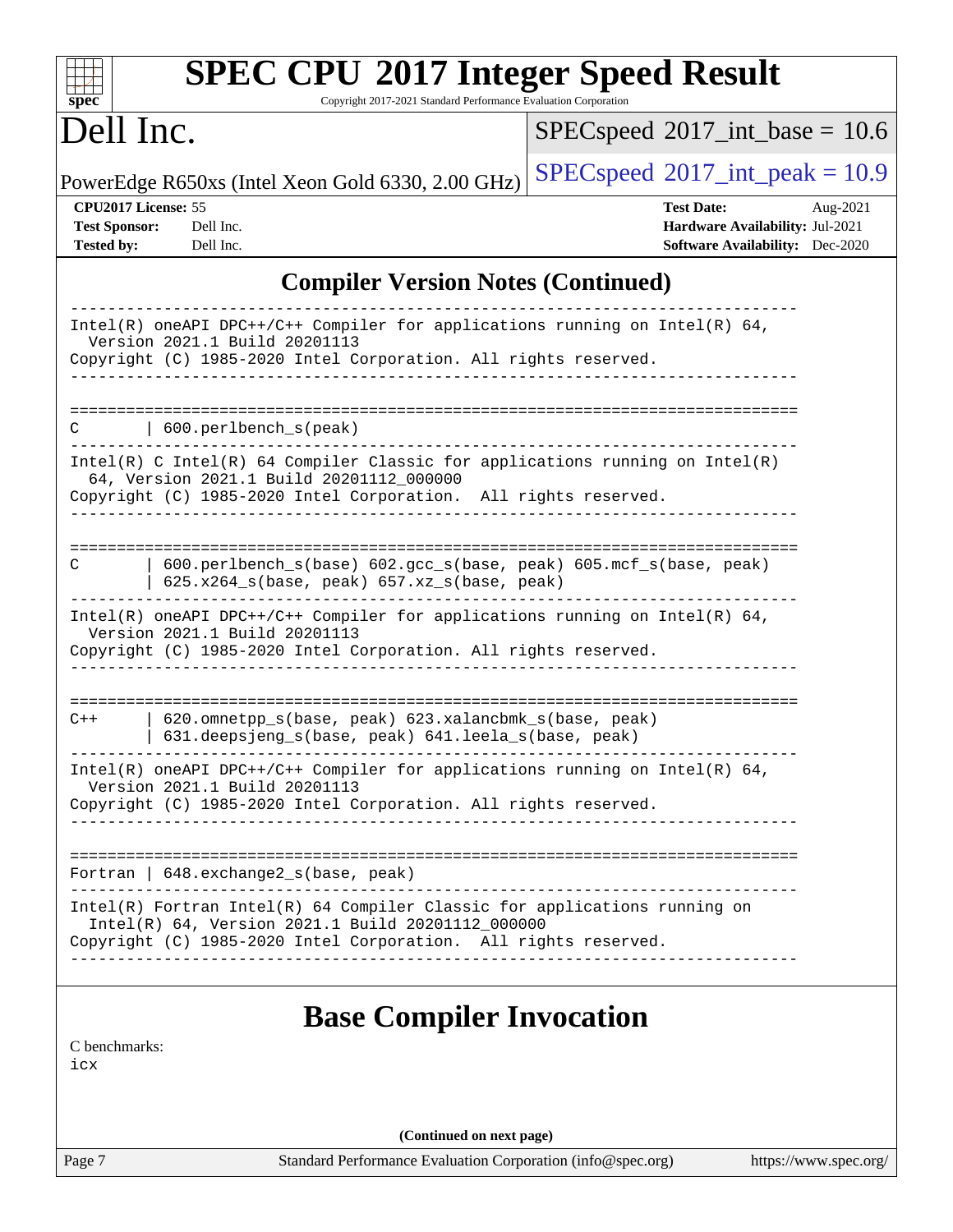#### $\pm t$ **[spec](http://www.spec.org/)**

# **[SPEC CPU](http://www.spec.org/auto/cpu2017/Docs/result-fields.html#SPECCPU2017IntegerSpeedResult)[2017 Integer Speed Result](http://www.spec.org/auto/cpu2017/Docs/result-fields.html#SPECCPU2017IntegerSpeedResult)**

Copyright 2017-2021 Standard Performance Evaluation Corporation

## Dell Inc.

 $SPECspeed^{\circ}2017\_int\_base = 10.6$  $SPECspeed^{\circ}2017\_int\_base = 10.6$ 

PowerEdge R650xs (Intel Xeon Gold 6330, 2.00 GHz)  $\left|$  [SPECspeed](http://www.spec.org/auto/cpu2017/Docs/result-fields.html#SPECspeed2017intpeak)<sup>®</sup>[2017\\_int\\_peak = 1](http://www.spec.org/auto/cpu2017/Docs/result-fields.html#SPECspeed2017intpeak)0.9

**[CPU2017 License:](http://www.spec.org/auto/cpu2017/Docs/result-fields.html#CPU2017License)** 55 **[Test Date:](http://www.spec.org/auto/cpu2017/Docs/result-fields.html#TestDate)** Aug-2021 **[Test Sponsor:](http://www.spec.org/auto/cpu2017/Docs/result-fields.html#TestSponsor)** Dell Inc. **[Hardware Availability:](http://www.spec.org/auto/cpu2017/Docs/result-fields.html#HardwareAvailability)** Jul-2021 **[Tested by:](http://www.spec.org/auto/cpu2017/Docs/result-fields.html#Testedby)** Dell Inc. **[Software Availability:](http://www.spec.org/auto/cpu2017/Docs/result-fields.html#SoftwareAvailability)** Dec-2020

## **[Base Compiler Invocation \(Continued\)](http://www.spec.org/auto/cpu2017/Docs/result-fields.html#BaseCompilerInvocation)**

[C++ benchmarks:](http://www.spec.org/auto/cpu2017/Docs/result-fields.html#CXXbenchmarks) [icpx](http://www.spec.org/cpu2017/results/res2021q3/cpu2017-20210827-28967.flags.html#user_CXXbase_intel_icpx_1e918ed14c436bf4b9b7c8bcdd51d4539fc71b3df010bd1e9f8732d9c34c2b2914e48204a846820f3c0ebb4095dea797a5c30b458ac0b6dffac65d78f781f5ca)

[Fortran benchmarks](http://www.spec.org/auto/cpu2017/Docs/result-fields.html#Fortranbenchmarks): [ifort](http://www.spec.org/cpu2017/results/res2021q3/cpu2017-20210827-28967.flags.html#user_FCbase_intel_ifort_8111460550e3ca792625aed983ce982f94888b8b503583aa7ba2b8303487b4d8a21a13e7191a45c5fd58ff318f48f9492884d4413fa793fd88dd292cad7027ca)

### **[Base Portability Flags](http://www.spec.org/auto/cpu2017/Docs/result-fields.html#BasePortabilityFlags)**

 600.perlbench\_s: [-DSPEC\\_LP64](http://www.spec.org/cpu2017/results/res2021q3/cpu2017-20210827-28967.flags.html#b600.perlbench_s_basePORTABILITY_DSPEC_LP64) [-DSPEC\\_LINUX\\_X64](http://www.spec.org/cpu2017/results/res2021q3/cpu2017-20210827-28967.flags.html#b600.perlbench_s_baseCPORTABILITY_DSPEC_LINUX_X64) 602.gcc\_s: [-DSPEC\\_LP64](http://www.spec.org/cpu2017/results/res2021q3/cpu2017-20210827-28967.flags.html#suite_basePORTABILITY602_gcc_s_DSPEC_LP64) 605.mcf\_s: [-DSPEC\\_LP64](http://www.spec.org/cpu2017/results/res2021q3/cpu2017-20210827-28967.flags.html#suite_basePORTABILITY605_mcf_s_DSPEC_LP64) 620.omnetpp\_s: [-DSPEC\\_LP64](http://www.spec.org/cpu2017/results/res2021q3/cpu2017-20210827-28967.flags.html#suite_basePORTABILITY620_omnetpp_s_DSPEC_LP64) 623.xalancbmk\_s: [-DSPEC\\_LP64](http://www.spec.org/cpu2017/results/res2021q3/cpu2017-20210827-28967.flags.html#suite_basePORTABILITY623_xalancbmk_s_DSPEC_LP64) [-DSPEC\\_LINUX](http://www.spec.org/cpu2017/results/res2021q3/cpu2017-20210827-28967.flags.html#b623.xalancbmk_s_baseCXXPORTABILITY_DSPEC_LINUX) 625.x264\_s: [-DSPEC\\_LP64](http://www.spec.org/cpu2017/results/res2021q3/cpu2017-20210827-28967.flags.html#suite_basePORTABILITY625_x264_s_DSPEC_LP64) 631.deepsjeng\_s: [-DSPEC\\_LP64](http://www.spec.org/cpu2017/results/res2021q3/cpu2017-20210827-28967.flags.html#suite_basePORTABILITY631_deepsjeng_s_DSPEC_LP64) 641.leela\_s: [-DSPEC\\_LP64](http://www.spec.org/cpu2017/results/res2021q3/cpu2017-20210827-28967.flags.html#suite_basePORTABILITY641_leela_s_DSPEC_LP64) 648.exchange2\_s: [-DSPEC\\_LP64](http://www.spec.org/cpu2017/results/res2021q3/cpu2017-20210827-28967.flags.html#suite_basePORTABILITY648_exchange2_s_DSPEC_LP64) 657.xz\_s: [-DSPEC\\_LP64](http://www.spec.org/cpu2017/results/res2021q3/cpu2017-20210827-28967.flags.html#suite_basePORTABILITY657_xz_s_DSPEC_LP64)

## **[Base Optimization Flags](http://www.spec.org/auto/cpu2017/Docs/result-fields.html#BaseOptimizationFlags)**

#### [C benchmarks](http://www.spec.org/auto/cpu2017/Docs/result-fields.html#Cbenchmarks):

[-DSPEC\\_OPENMP](http://www.spec.org/cpu2017/results/res2021q3/cpu2017-20210827-28967.flags.html#suite_CCbase_DSPEC_OPENMP) [-std=c11](http://www.spec.org/cpu2017/results/res2021q3/cpu2017-20210827-28967.flags.html#user_CCbase_std-icc-std_0e1c27790398a4642dfca32ffe6c27b5796f9c2d2676156f2e42c9c44eaad0c049b1cdb667a270c34d979996257aeb8fc440bfb01818dbc9357bd9d174cb8524) [-m64](http://www.spec.org/cpu2017/results/res2021q3/cpu2017-20210827-28967.flags.html#user_CCbase_m64-icc) [-fiopenmp](http://www.spec.org/cpu2017/results/res2021q3/cpu2017-20210827-28967.flags.html#user_CCbase_fiopenmp_4cde26b3fcccd23bd0bb70af4efc204325d72839eefa1147e34201101709f20b3deb62aad96701dea148529bf4ca48c90b72f3bf837ca148e297cf8a0ba6feb7) [-Wl,-z,muldefs](http://www.spec.org/cpu2017/results/res2021q3/cpu2017-20210827-28967.flags.html#user_CCbase_link_force_multiple1_b4cbdb97b34bdee9ceefcfe54f4c8ea74255f0b02a4b23e853cdb0e18eb4525ac79b5a88067c842dd0ee6996c24547a27a4b99331201badda8798ef8a743f577) [-xCORE-AVX512](http://www.spec.org/cpu2017/results/res2021q3/cpu2017-20210827-28967.flags.html#user_CCbase_f-xCORE-AVX512) [-O3](http://www.spec.org/cpu2017/results/res2021q3/cpu2017-20210827-28967.flags.html#user_CCbase_f-O3) [-ffast-math](http://www.spec.org/cpu2017/results/res2021q3/cpu2017-20210827-28967.flags.html#user_CCbase_f-ffast-math) [-flto](http://www.spec.org/cpu2017/results/res2021q3/cpu2017-20210827-28967.flags.html#user_CCbase_f-flto) [-mfpmath=sse](http://www.spec.org/cpu2017/results/res2021q3/cpu2017-20210827-28967.flags.html#user_CCbase_f-mfpmath_70eb8fac26bde974f8ab713bc9086c5621c0b8d2f6c86f38af0bd7062540daf19db5f3a066d8c6684be05d84c9b6322eb3b5be6619d967835195b93d6c02afa1) [-funroll-loops](http://www.spec.org/cpu2017/results/res2021q3/cpu2017-20210827-28967.flags.html#user_CCbase_f-funroll-loops) [-qopt-mem-layout-trans=4](http://www.spec.org/cpu2017/results/res2021q3/cpu2017-20210827-28967.flags.html#user_CCbase_f-qopt-mem-layout-trans_fa39e755916c150a61361b7846f310bcdf6f04e385ef281cadf3647acec3f0ae266d1a1d22d972a7087a248fd4e6ca390a3634700869573d231a252c784941a8) [-mbranches-within-32B-boundaries](http://www.spec.org/cpu2017/results/res2021q3/cpu2017-20210827-28967.flags.html#user_CCbase_f-mbranches-within-32B-boundaries) [-L/usr/local/jemalloc64-5.0.1/lib](http://www.spec.org/cpu2017/results/res2021q3/cpu2017-20210827-28967.flags.html#user_CCbase_jemalloc_link_path64_1_cc289568b1a6c0fd3b62c91b824c27fcb5af5e8098e6ad028160d21144ef1b8aef3170d2acf0bee98a8da324cfe4f67d0a3d0c4cc4673d993d694dc2a0df248b) [-ljemalloc](http://www.spec.org/cpu2017/results/res2021q3/cpu2017-20210827-28967.flags.html#user_CCbase_jemalloc_link_lib_d1249b907c500fa1c0672f44f562e3d0f79738ae9e3c4a9c376d49f265a04b9c99b167ecedbf6711b3085be911c67ff61f150a17b3472be731631ba4d0471706)

[C++ benchmarks:](http://www.spec.org/auto/cpu2017/Docs/result-fields.html#CXXbenchmarks) [-DSPEC\\_OPENMP](http://www.spec.org/cpu2017/results/res2021q3/cpu2017-20210827-28967.flags.html#suite_CXXbase_DSPEC_OPENMP) [-m64](http://www.spec.org/cpu2017/results/res2021q3/cpu2017-20210827-28967.flags.html#user_CXXbase_m64-icc) [-Wl,-z,muldefs](http://www.spec.org/cpu2017/results/res2021q3/cpu2017-20210827-28967.flags.html#user_CXXbase_link_force_multiple1_b4cbdb97b34bdee9ceefcfe54f4c8ea74255f0b02a4b23e853cdb0e18eb4525ac79b5a88067c842dd0ee6996c24547a27a4b99331201badda8798ef8a743f577) [-xCORE-AVX512](http://www.spec.org/cpu2017/results/res2021q3/cpu2017-20210827-28967.flags.html#user_CXXbase_f-xCORE-AVX512) [-O3](http://www.spec.org/cpu2017/results/res2021q3/cpu2017-20210827-28967.flags.html#user_CXXbase_f-O3) [-ffast-math](http://www.spec.org/cpu2017/results/res2021q3/cpu2017-20210827-28967.flags.html#user_CXXbase_f-ffast-math) [-flto](http://www.spec.org/cpu2017/results/res2021q3/cpu2017-20210827-28967.flags.html#user_CXXbase_f-flto) [-mfpmath=sse](http://www.spec.org/cpu2017/results/res2021q3/cpu2017-20210827-28967.flags.html#user_CXXbase_f-mfpmath_70eb8fac26bde974f8ab713bc9086c5621c0b8d2f6c86f38af0bd7062540daf19db5f3a066d8c6684be05d84c9b6322eb3b5be6619d967835195b93d6c02afa1) [-funroll-loops](http://www.spec.org/cpu2017/results/res2021q3/cpu2017-20210827-28967.flags.html#user_CXXbase_f-funroll-loops) [-qopt-mem-layout-trans=4](http://www.spec.org/cpu2017/results/res2021q3/cpu2017-20210827-28967.flags.html#user_CXXbase_f-qopt-mem-layout-trans_fa39e755916c150a61361b7846f310bcdf6f04e385ef281cadf3647acec3f0ae266d1a1d22d972a7087a248fd4e6ca390a3634700869573d231a252c784941a8) [-mbranches-within-32B-boundaries](http://www.spec.org/cpu2017/results/res2021q3/cpu2017-20210827-28967.flags.html#user_CXXbase_f-mbranches-within-32B-boundaries) [-L/opt/intel/oneapi/compiler/2021.1.1/linux/compiler/lib/intel64\\_lin/](http://www.spec.org/cpu2017/results/res2021q3/cpu2017-20210827-28967.flags.html#user_CXXbase_linkpath_765a8c93c4ea33dfc565a33ecb48f4f7d02a6338709b3b362f341eb203a06426ce1d12ded4c7809f6ab6cf0e9f5515cffeb4efc405b63f85dc27a83bbbdeb3a3) [-lqkmalloc](http://www.spec.org/cpu2017/results/res2021q3/cpu2017-20210827-28967.flags.html#user_CXXbase_qkmalloc_link_lib_79a818439969f771c6bc311cfd333c00fc099dad35c030f5aab9dda831713d2015205805422f83de8875488a2991c0a156aaa600e1f9138f8fc37004abc96dc5)

#### [Fortran benchmarks](http://www.spec.org/auto/cpu2017/Docs/result-fields.html#Fortranbenchmarks):

```
-m64 -xCORE-AVX512 -O3 -ipo -no-prec-div -qopt-mem-layout-trans=4
-nostandard-realloc-lhs -align array32byte -auto
-mbranches-within-32B-boundaries
```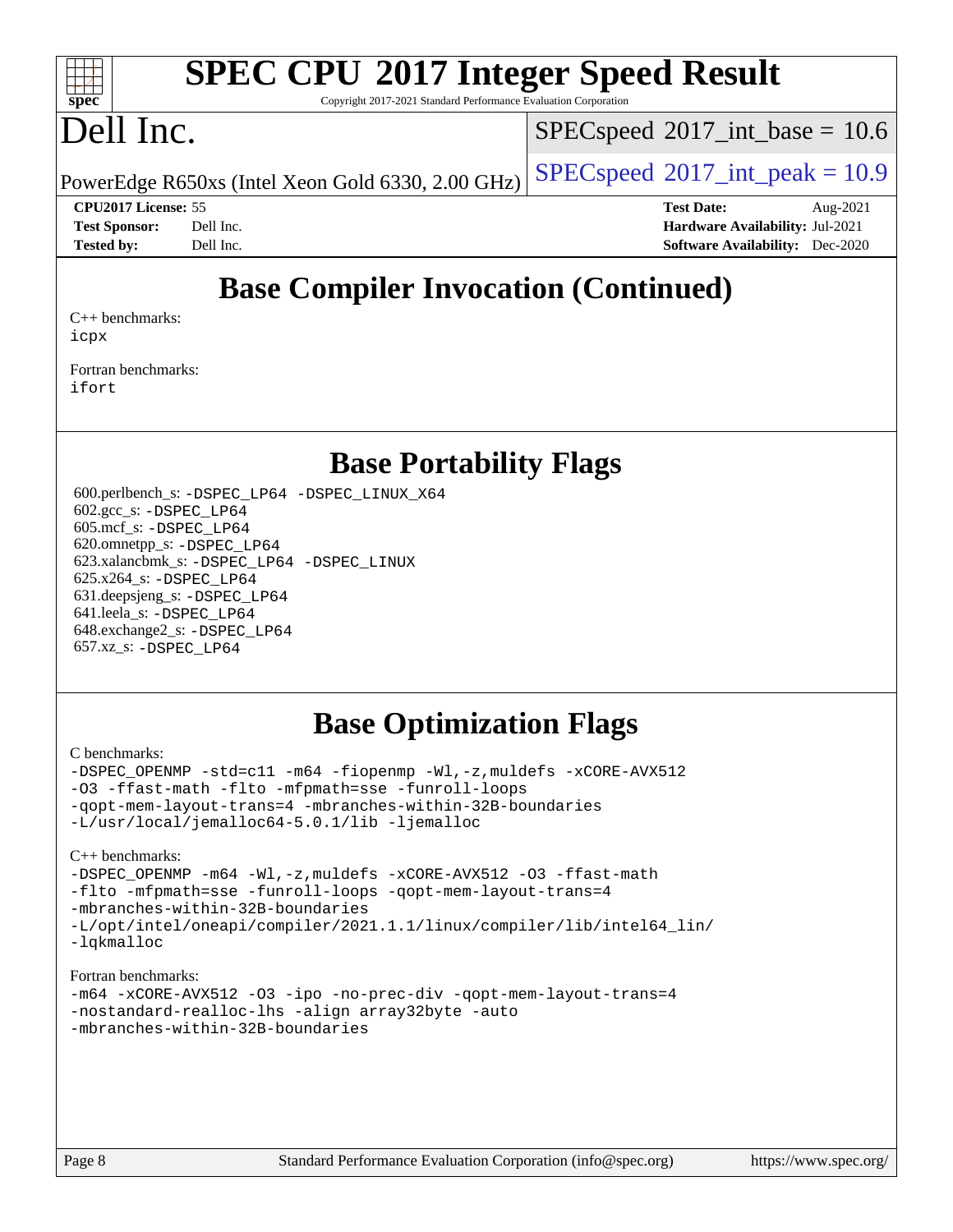# **[SPEC CPU](http://www.spec.org/auto/cpu2017/Docs/result-fields.html#SPECCPU2017IntegerSpeedResult)[2017 Integer Speed Result](http://www.spec.org/auto/cpu2017/Docs/result-fields.html#SPECCPU2017IntegerSpeedResult)**

Copyright 2017-2021 Standard Performance Evaluation Corporation

# Dell Inc.

**[spec](http://www.spec.org/)**

 $+\ +$ 

 $SPECspeed^{\circ}2017\_int\_base = 10.6$  $SPECspeed^{\circ}2017\_int\_base = 10.6$ 

PowerEdge R650xs (Intel Xeon Gold 6330, 2.00 GHz)  $\left|$  [SPECspeed](http://www.spec.org/auto/cpu2017/Docs/result-fields.html#SPECspeed2017intpeak)<sup>®</sup>[2017\\_int\\_peak = 1](http://www.spec.org/auto/cpu2017/Docs/result-fields.html#SPECspeed2017intpeak)0.9

**[CPU2017 License:](http://www.spec.org/auto/cpu2017/Docs/result-fields.html#CPU2017License)** 55 **[Test Date:](http://www.spec.org/auto/cpu2017/Docs/result-fields.html#TestDate)** Aug-2021 **[Test Sponsor:](http://www.spec.org/auto/cpu2017/Docs/result-fields.html#TestSponsor)** Dell Inc. **[Hardware Availability:](http://www.spec.org/auto/cpu2017/Docs/result-fields.html#HardwareAvailability)** Jul-2021 **[Tested by:](http://www.spec.org/auto/cpu2017/Docs/result-fields.html#Testedby)** Dell Inc. **[Software Availability:](http://www.spec.org/auto/cpu2017/Docs/result-fields.html#SoftwareAvailability)** Dec-2020

## **[Peak Compiler Invocation](http://www.spec.org/auto/cpu2017/Docs/result-fields.html#PeakCompilerInvocation)**

[C benchmarks \(except as noted below\)](http://www.spec.org/auto/cpu2017/Docs/result-fields.html#Cbenchmarksexceptasnotedbelow): [icx](http://www.spec.org/cpu2017/results/res2021q3/cpu2017-20210827-28967.flags.html#user_CCpeak_intel_icx_fe2d28d19ae2a5db7c42fe0f2a2aed77cb715edd4aeb23434404a8be6683fe239869bb6ca8154ca98265c2e3b9226a719a0efe2953a4a7018c379b7010ccf087)

600.perlbench\_s: [icc](http://www.spec.org/cpu2017/results/res2021q3/cpu2017-20210827-28967.flags.html#user_peakCCLD600_perlbench_s_intel_icc_66fc1ee009f7361af1fbd72ca7dcefbb700085f36577c54f309893dd4ec40d12360134090235512931783d35fd58c0460139e722d5067c5574d8eaf2b3e37e92)

[C++ benchmarks:](http://www.spec.org/auto/cpu2017/Docs/result-fields.html#CXXbenchmarks) [icpx](http://www.spec.org/cpu2017/results/res2021q3/cpu2017-20210827-28967.flags.html#user_CXXpeak_intel_icpx_1e918ed14c436bf4b9b7c8bcdd51d4539fc71b3df010bd1e9f8732d9c34c2b2914e48204a846820f3c0ebb4095dea797a5c30b458ac0b6dffac65d78f781f5ca)

[Fortran benchmarks](http://www.spec.org/auto/cpu2017/Docs/result-fields.html#Fortranbenchmarks): [ifort](http://www.spec.org/cpu2017/results/res2021q3/cpu2017-20210827-28967.flags.html#user_FCpeak_intel_ifort_8111460550e3ca792625aed983ce982f94888b8b503583aa7ba2b8303487b4d8a21a13e7191a45c5fd58ff318f48f9492884d4413fa793fd88dd292cad7027ca)

## **[Peak Portability Flags](http://www.spec.org/auto/cpu2017/Docs/result-fields.html#PeakPortabilityFlags)**

Same as Base Portability Flags

## **[Peak Optimization Flags](http://www.spec.org/auto/cpu2017/Docs/result-fields.html#PeakOptimizationFlags)**

[C benchmarks](http://www.spec.org/auto/cpu2017/Docs/result-fields.html#Cbenchmarks):

```
 600.perlbench_s: -Wl,-z,muldefs -prof-gen(pass 1) -prof-use(pass 2)
-xCORE-AVX512 -ipo -O3 -no-prec-div
-qopt-mem-layout-trans=4 -fno-strict-overflow
-mbranches-within-32B-boundaries
-L/usr/local/jemalloc64-5.0.1/lib -ljemalloc
 602.gcc_s: -m64 -std=c11 -Wl,-z,muldefs -fprofile-generate(pass 1)
-fprofile-use=default.profdata(pass 2) -xCORE-AVX512 -flto
-Ofast(pass 1) -O3 -ffast-math -qopt-mem-layout-trans=4
-mbranches-within-32B-boundaries
-L/usr/local/jemalloc64-5.0.1/lib -ljemalloc
605 \text{.mcf}\text{-}\mathrm{s}: basepeak = yes
625.x264-fiopenmp-std=c11-m64-Wl,-z,muldefs
-xCORE-AVX512 -flto -O3 -ffast-math
-qopt-mem-layout-trans=4 -fno-alias
-mbranches-within-32B-boundaries
-L/usr/local/jemalloc64-5.0.1/lib -ljemalloc
657.xz s: basepeak = yes
                                     (Continued on next page)
```